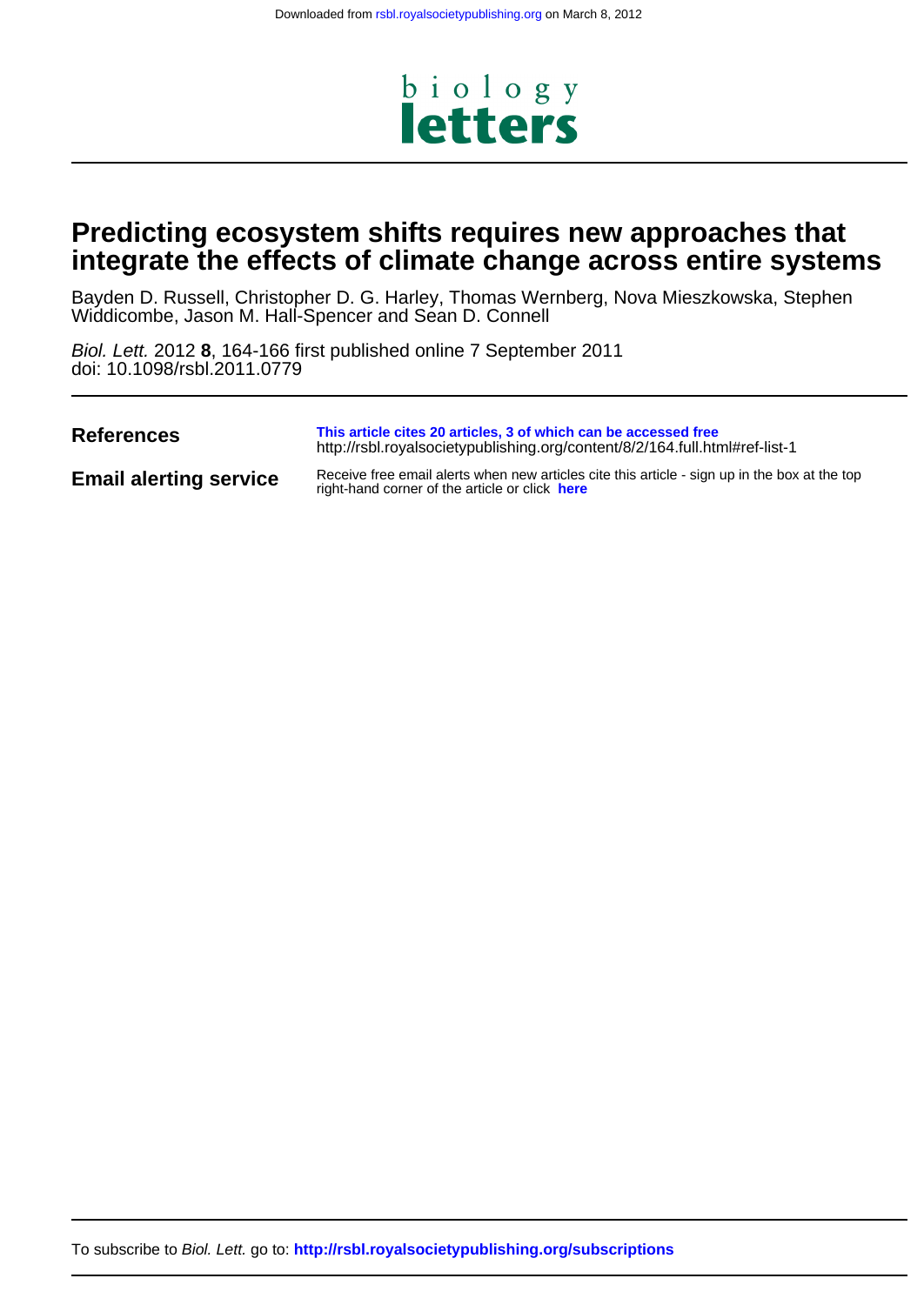$\underline{b}$  i o l o g y letters Global change biology

Biol. Lett. (2012) 8, 164–166 doi:10.1098/rsbl.2011.0779 Published online 7 September 2011

Meeting report

# Predicting ecosystem shifts requires new approaches that integrate the effects of climate change across entire systems

### Bayden D. Russell<sup>1,\*</sup>, Christopher D. G. Harley<sup>3</sup>, Thomas Wernberg<sup>2,4</sup>, Nova Mieszkowska<sup>5</sup>, Stephen Widdicombe<sup>6</sup>, Jason M. Hall-Spencer<sup>7</sup> and Sean D. Connell<sup>1</sup>

<sup>1</sup> Southern Seas Ecology Laboratories, School of Earth and Environmental Sciences, The University of Adelaide, Adelaide, South Australia 5005,

Australia 2 Australian Institute of Marine Science, 39 Fairway, Crawley 6009 WA, Australia

<sup>3</sup> Biodiversity Research Centre, University of British Columbia, 6270 University Blvd, Vancouver, British Columbia, Canada V6T 1Z4 <sup>4</sup> UWA Oceans Institute and School of Plant Biology, University of Western Australia, Crawley 6009, Western Australia, Australia 5 Marine Biological Association of the UK, The Laboratory,

Citadel Hill, Plymouth PL1 2PB, UK

<sup>6</sup> Plymouth Marine Laboratory, Prospect Place, West Hoe, Plymouth PL13DH, UK

 $^{7}$ Marine Institute, Marine Biology and Ecology Research Centre,

University of Plymouth, Plymouth PL4 8AA, UK

\*Author for correspondence ([bayden.russell@adelaide.edu.au](mailto:bayden.russell@adelaide.edu.au)).

Most studies that forecast the ecological consequences of climate change target a single species and a single life stage. Depending on climatic impacts on other life stages and on interacting species, however, the results from simple experiments may not translate into accurate predictions of future ecological change. Research needs to move beyond simple experimental studies and environmental envelope projections for single species towards identifying where ecosystem change is likely to occur and the drivers for this change. For this to happen, we advocate research directions that (i) identify the critical species within the target ecosystem, and the life stage(s) most susceptible to changing conditions and (ii) the key interactions between these species and components of their broader ecosystem. A combined approach using macroecology, experimentally derived data and modelling that incorporates energy budgets in life cycle models may identify critical abiotic conditions that disproportionately alter important ecological processes under forecasted climates.

Keywords: climate change; ocean acidification; global warming; species interactions; ecosystem shift; productivity and consumption

#### 1. INTRODUCTION

The role of global environmental change in altering marine ecosystems has received increasing attention over the past decade. Global sea surface temperatures have been warming at approximately  $0.13^{\circ}$ C per decade since the current period of climate warming began in the mid-1980s [\[1](#page-3-0)]. Further, marine waters have absorbed approximately 30 per cent of  $CO<sub>2</sub>$  emissions and many marine species are already being forced to cope with increasing ocean acidification in combination with rising temperatures and other anthropogenic stressors (e.g. eutrophication and over fishing) [\[1,2\]](#page-3-0). While there is now a substantive body of literature demonstrating some of the potential negative and positive effects of these combined stressors, the vast majority of studies currently focus on a single species and life stage and very few examine effects on species which play dominant structuring roles in ecosystems (e.g. herbivores [[3](#page-3-0)]; habitat-forming species [[4,5](#page-3-0)]). Knowledge of the physiological responses of individual species to environmental change and their limits to performance is an informative first step in understanding the possible effects of climate change [[6](#page-3-0)]. Extrapolating these physiological effects on single life-history stages of individual species to generalize about changes in populations or ecosystems is, however, fraught with potentially large forecasting errors because it fails to take into account two important aspects: (i) the effect of altered environmental conditions across entire life cycles of the organism and (ii) the interactions of these species with other components of their ecosystem (e.g. trophic interactions). Yet experimental manipulations of complete life histories and whole ecosystems are often impractical, so an approach which combines experiments and modelling may be necessary.

To reconcile these issues, a workshop was convened at the University of Plymouth, UK, 28 June–1 July 2011, to identify gaps in the current research into the role of climate change in causing ecosystem shifts, how these shifts may be countered by adaptation of plants and animals, and to set future directions for linking seemingly disparate fields of research (e.g. physiology and macroecology). The workshop included a selection of international specialists spanning plant and animal physiology, experimental and broad-scale ecology, and ecosystem modelling.

# 2. INTEGRATING INFORMATION ACROSS LIFE STAGES

#### (a) Empirical experiments

Understandably, most experimental studies to date have focused on the most easily manipulated life stage of species, usually mature adults, to quantify physiological changes and early life stages (e.g. larvae and spores) for growth and development. However, adult stages often respond differently from earlier life stages and either, or both, may be responsible for regulating population growth and equilibrium population size. For example, it may be of limited predictive value to detect minor effects of increasing temperature on the adult stage of a species if it has higher thermal tolerances and/or lower body temperatures than the juvenile stage (e.g. [\[7\]](#page-3-0)). Conversely, altered mortality of the early life stages may be trivial if recruitment rates are more than sufficient to saturate adult habitat (e.g. [\[8\]](#page-3-0)).

In addition to this current narrow focus, the perceived necessity of having significant biological differences among treatments in order to publish has meant that experimental conditions are often manipulated to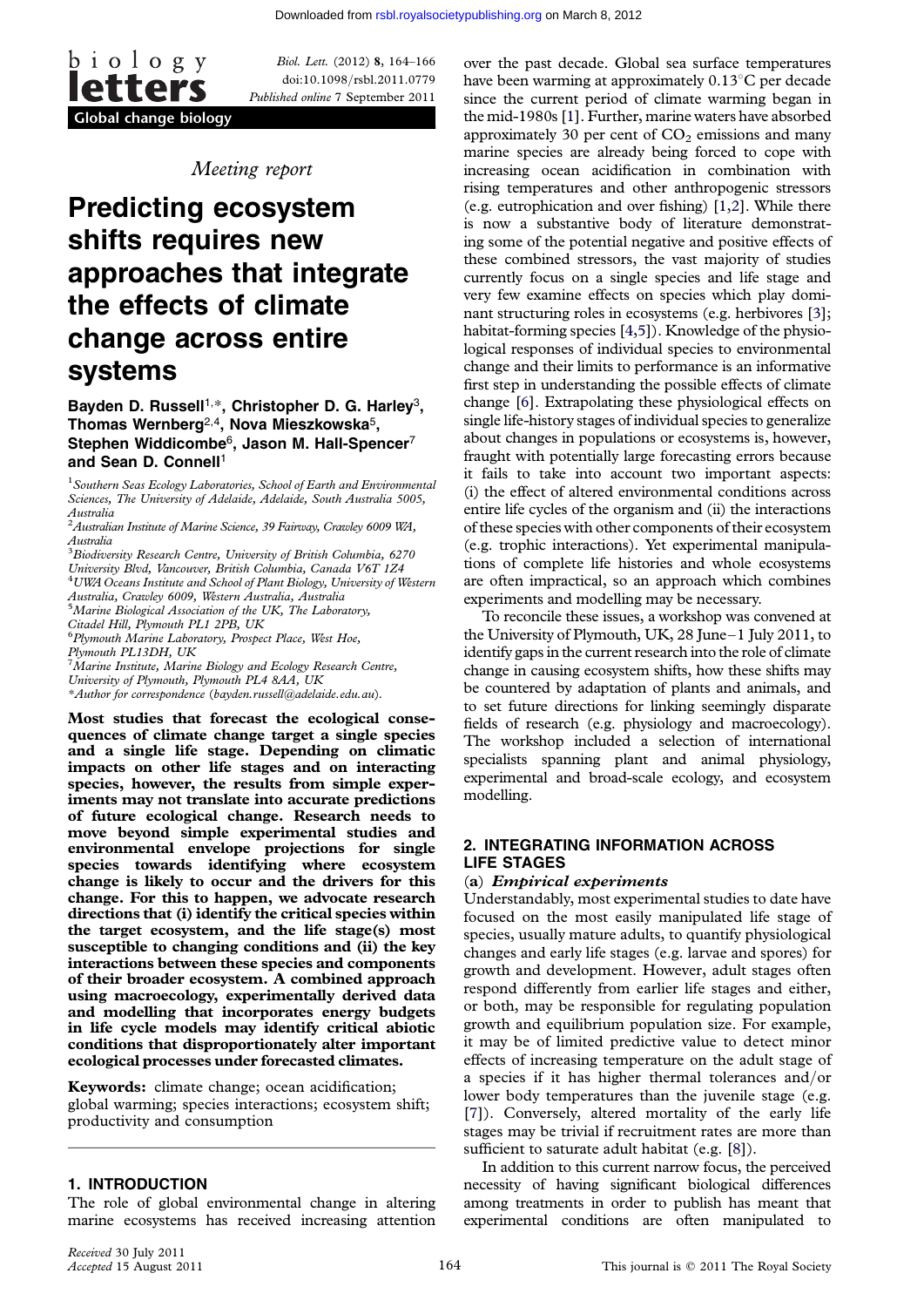unrealistic levels (e.g.  $CO<sub>2</sub>$  of greater than 1500 ppm, acute temperature gradients greater than  $20^{\circ}$ C) to detect an effect on the more robust adult life stages. While such extremes are informative about the tolerance limits of the species in question, their use neglects to identify smaller biological effects that may have multi-generational effects in populations. Further, these extreme manipulations may not reflect real changes to conditions over the next century. For example, mature marine molluscs may survive temperature increases within what is predicted in the next 100 years [[9](#page-3-0),[10](#page-3-0)], yet if increased temperatures within this range cause altered reproductive capacity that is not identified in short-term experiments, then potentially important population and ecosystem effects may not be predicted. One way to potentially overcome this issue would be to identify the energy budget of animals and how they allocate resources to different biological processes. This should then identify if individuals are changing their allocation of energy to ensure maximum survival in altered environmental conditions at the expense of, or benefit to, other processes important to population dynamics, such as gonad development [[11](#page-3-0)].

# (b) Multi-life stage models

Identifying the stage in the life cycle which is most susceptible to changing environmental conditions can be challenging, yet necessary to discover where population effects may occur and any appropriate management or conservation actions to counter them. Detection of an effect of predicted future conditions (e.g. increased  $CO<sub>2</sub>$  and temperatures) with empirical experiments does not necessarily demonstrate that a particular life stage is the most susceptible to these conditions or that impacts on this life stage will alter population size unless experiments are conducted across all of the life stages and these life stages are integrated into a complete life cycle. Demographic population models incorporating all life cycle stages, which force different scenarios of environmental conditions, can be useful tools to identify which life stages are most susceptible and how this susceptibility may respond to different combinations of stressors. For example, time-series data for co-occurring species of warmwater, coldwater and non-native barnacles in the UK have been used to build population models which show alternate responses of the species to changing conditions; the coldwater Semibalanus balanoides is directly affected by temperature, with pre-recruitment larvae being the most susceptible stage, whereas the warmwater Chthamalus montagui and Chthamalus stellatus are predominantly controlled by competition for settlement space. Importantly, the invasive Austrominius (Elminius) modestus is least likely to be affected by temperature or acidification, owing to its wide thermal and pH tolerance ranges [\[12,13\]](#page-3-0), suggesting that a community shift is likely under future conditions. We suggest that this comparative approach between interacting species is one of the next key steps in identifying potential ecosystem shifts driven by changing environmental conditions.

# 3. CASE STUDY

Variation in abundance of ecosystem dominants (e.g. kelp forests and coral reefs) reflects a balance between rates of primary production and its consumption, and ecosystem shifts may occur when environmental conditions cause large changes in consumption (e.g.  $[14–16]$  $[14–16]$  $[14–16]$  $[14–16]$ ) or production (e.g.  $[17]$  $[17]$ ). We chose to use temperate rocky reefs naturally dominated by kelp forests as a case study. For simplicity, we assumed that no new species were introduced to the system because of changing conditions (cf. range expansion of herbivores due to warming and the associated ecosystem shift; [\[18](#page-3-0)]). In this system, predictions of phase-shifts from kelp forests to small filamentous turf-forming algae centre on increased productivity of turfs with increased  $CO<sub>2</sub>$  and temperature [\[17,19](#page-3-0)]. However, metabolic theory predicts that herbivores should be able to consume this additional primary productivity and biomass [\[15](#page-3-0)], thus enabling the system to resist the phase-shift. This may be true [\[20](#page-3-0)] at the level of an individual adult herbivore. When a stressor is integrated across all stages of the life cycle, however, a population-level response may become apparent. For example, adult herbivores, in this case predominantly molluscs but also including urchins, may be able to function at their normal levels under temperatures predicted in the next century. Indeed, they may increase their consumption to compensate for their responses to increasing stress [\[21](#page-3-0)]. In short-term experiments at this single level of ecosystem organization, it would appear that herbivores increase ecosystem resistance to elevated temperature and  $CO<sub>2</sub>$  by consuming the extra algal biomass resulting from greater rates of primary productivity. Yet natural long-term experiments at  $CO<sub>2</sub>$  vents show that this is unlikely, as herbivore populations tend to decline under predicted conditions [\[21](#page-3-0)]. Therefore, while initial experiments suggested increased ecosystem resilience as a result of increasing herbivory, population responses to stressors can be diminished [\[21](#page-3-0)], leading to a reduction in ecosystem resilience and potential phase-shifts as kelp competitors increase in abundance [[17,22](#page-3-0)].

#### 4. OUTCOMES AND CONCLUSIONS

There is clearly a need for research into the potential effects of climate change to move beyond studies of single species and towards identifying where ecosystem change is likely to occur and the drivers for this change. The derivation of conceptual models that can be tested across multiple coastal systems globally will also help to address the current problem faced by studies of regime shifts; namely that although detection of past shifts is improving with the benefit of time-series spanning multiple trophic levels, it is still not possible to predict when and where future events may occur [\[23](#page-3-0)]. For this to happen, we advocate two directions of research: (i) identifying the critical species within the ecosystem in question, and the life stage(s) which is most susceptible to changing conditions and (ii) the interactions of these species with other components of their ecosystem (e.g. increased or decreased consumption, whether individual or population-based). A combined approach using macroecology, manipulative experiments and modelling, incorporating energy budgets in life cycle models, may identify points where critical biological processes are strongly altered at predicted future conditions.